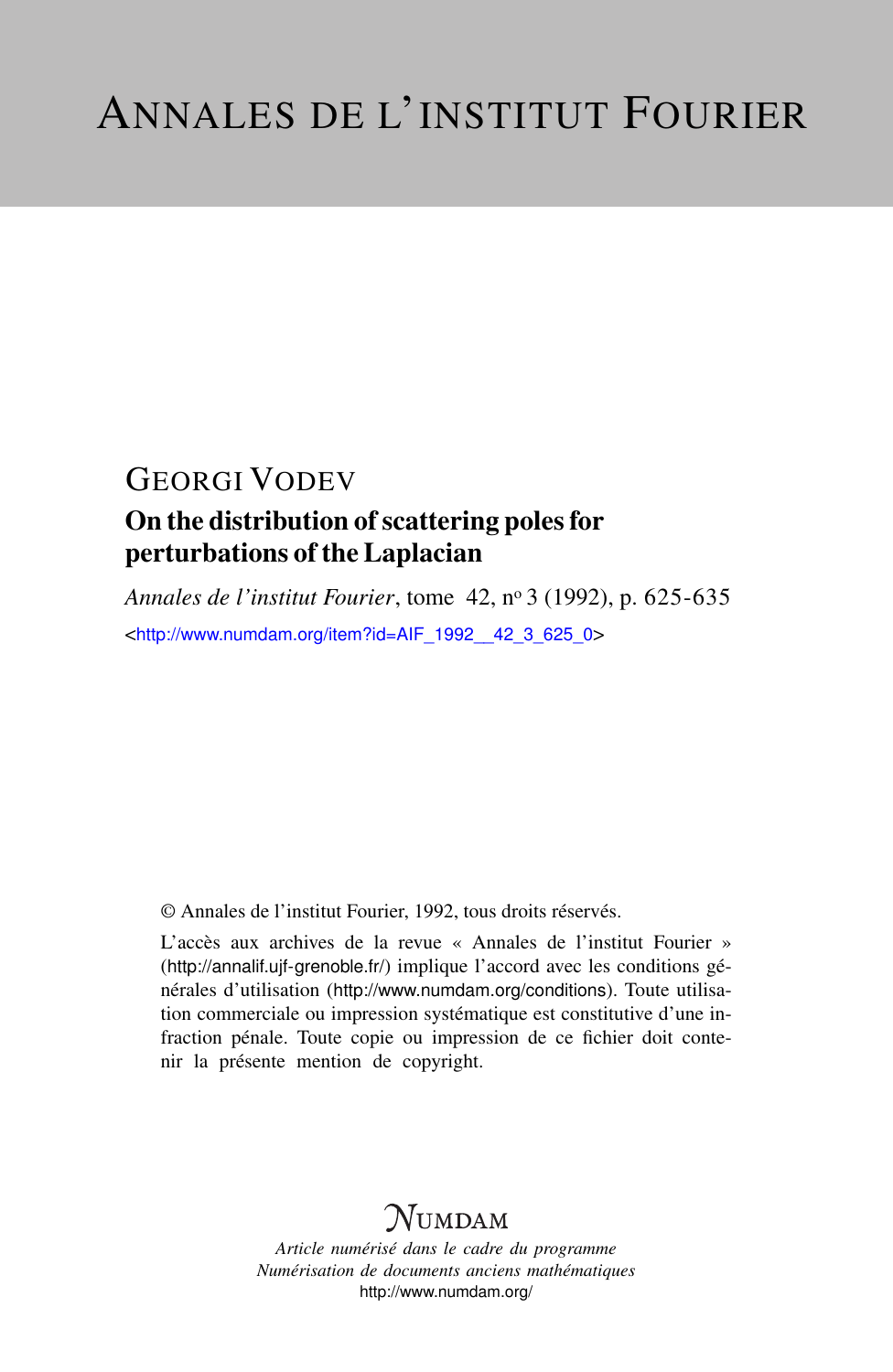Ann. Inst. Fourier, Grenoble **42,** 3 (1992), 625-635.

### **ON THE DISTRIBUTION OF SCATTERING POLES FOR PERTURBATIONS OF THE LAPLACIAN**

#### **by Georgi VODEV(\*)**

#### **1. Introduction.**

In this note we study the distribution of the scattering poles associated to second order differential operators of the form

$$
G = c(x)^{-1} \bigg( - \sum_{i,j=1}^{n} \partial_{x_i} (g_{ij}(x) \partial_{x_j}) + \sum_{j=1}^{n} b_j(x) \partial_{x_j} + a(x) \bigg)
$$

in  $\mathbb{R}^n$ ,  $n \geq 3$ , odd, where the coefficients are such that the following conditions are fulfilled :

- (i) The operator *G* admits a selfadjoint realization, which will be again denoted by G, in the Hilbert space  $H = L^2(\mathbb{R}^n; c(x)dx)$ with domain *D(G}*;
- (ii) There exists a constant  $\rho_0 > 0$  so that for any  $u \in D(G)$  such There exists a constant  $\rho_0 > 0$  so that for any  $u \in D(G)$  such that  $u = 0$  for  $|x| \le \rho_0$  we have  $u \in H^2(\mathbb{R}^n)$  and  $Gu = -\Delta u$ ,  $\Delta$  being the Laplacian in  $\mathbb{R}^n$ ;

(iii) G is positively definite, i.e.  $(Gu,u)_H \geq 0$ ,  $\forall u \in D(G)$ .

In what follows  $|| ||$  will denote the norm in  $\mathfrak{L}(H,H)$ , the space of all linear bounded operators acting from *H* into *H.* It is easy to see by (i) and (iii) that the resolvent  $R(z) = (G - z^2)^{-1} \in \mathfrak{L}(H, H)$  is well defined and holomorphic in  $\mathbb{C}_+ = \{z \in \mathbb{C} : \text{Im } z > 0\}$ , and

(1.1) 
$$
||R(z)|| \leq C(\text{Im } z)^{-2} \quad \text{for} \quad \text{Im } z > 0.
$$

Choose a function  $\chi \in C_0^\infty(\mathbb{R}^n)$  such that  $\chi = 1$  for  $|x| \le \rho_0 + 1$  and set  $R_r(z) = \chi R(z)\chi$  for  $z \in \mathbb{C}_+$ . When

(iv)  $R_r(z_0)$  is a compact operator in  $\mathfrak{L}(H,H)$  for some  $z_0 \in \mathbb{C}_+$ ,

<sup>(\*)</sup> Partially supported by Bulgarian Scientific Foundation under grant MM8/91.

*Key words :* Cutoff resolvent - Scattering poles. *A.M.S. classification :* 35P25.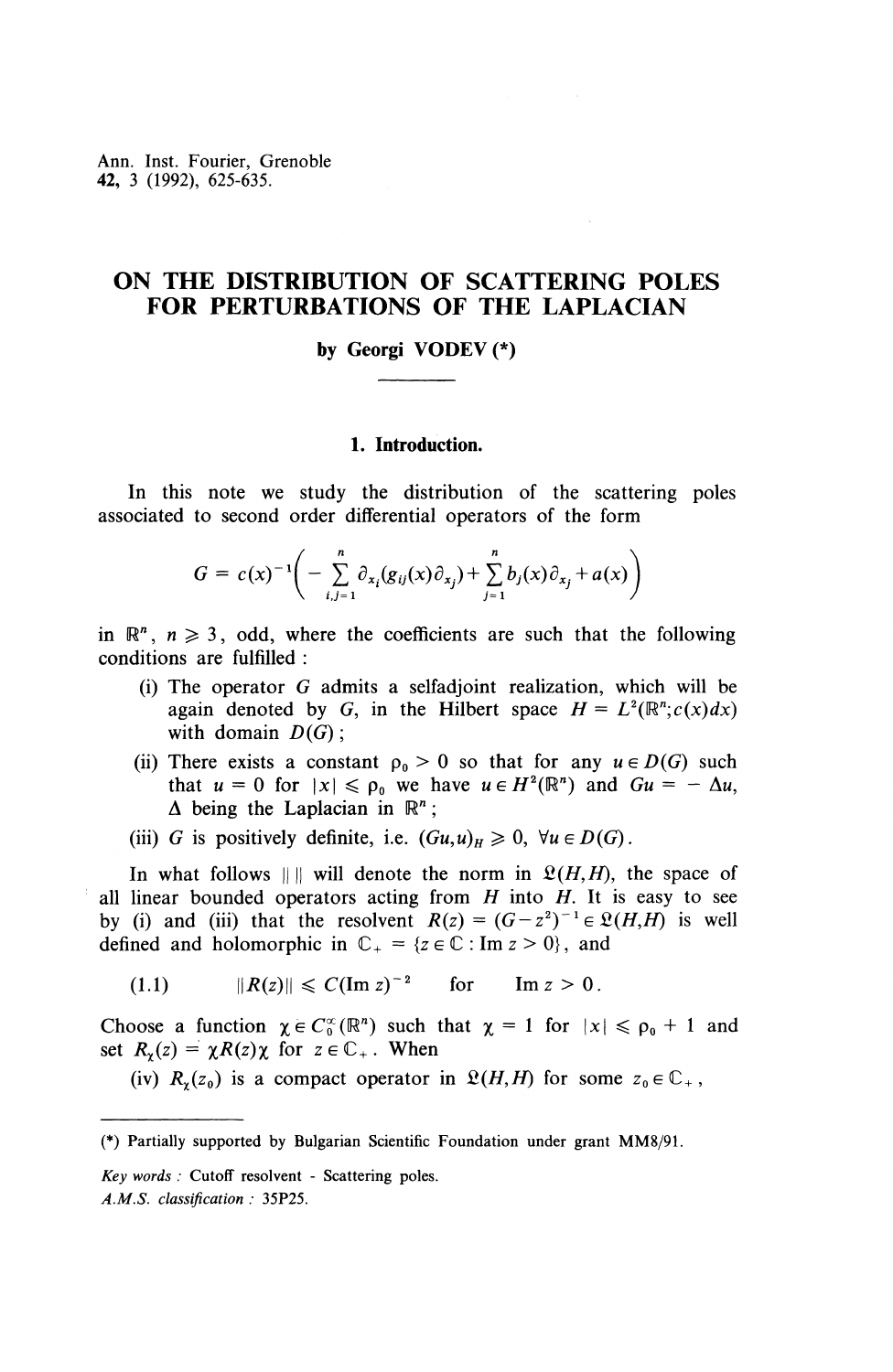#### 626 GEORGI VODEV

it is well known that the cutoff resolvent  $R<sub>r</sub>(z)$  admits a meromorphic continuation from  $\mathbb{C}_+$  to the entire complex plane  $\mathbb{C}$  (see the analysis in the next section). The poles of this continuation are known as scattering poles or resonances and in our case they all are in  $\overline{C}$ , where  $\mathbb{C}_{-} = \{z \in \mathbb{C} : \text{Im } z < 0\}$ . Note that if (iv) holds for at least one  $z_0$ , it holds for all  $z_0$ . Let  $\{\lambda_i\}$  be the poles of  $R_\gamma(z)$ , repeated according to multiplicity, and set

$$
N(r) = \#\{\lambda_j : |\lambda_j| \leq r\}.
$$

When the operator *G* is elliptic, in [8] and [14] (see also [13]) it is proved (without assuming (iii)) that

$$
(1.2) \t\t N(r) \le Cr^n + C.
$$

It also follows from the analysis in [8] and [14] that for hypoelliptic operators, i.e. when we have the estimates

 $(1.3)$   $||f||_{s+2\delta} \leq C_s(||Gf||_s+||f||_s), \quad \forall s \geq 0, \forall f \in D(G), \ Gf \in H^s,$ 

where  $0 < \delta < 1$  and  $\|\|\$ s denotes the norm in the usual Sobolev space  $H^s$ , (again without assuming (iii)) the number of the poles satisfies the bound

$$
(1.4) \t\t N(r) \leq Cr^{n/\delta} + C.
$$

Note that (1.3) implies (iv) at once. By (1.4) one actually concludes that the less regular the operator  $G$  is, the worse bound for  $N(r)$  one has. In this work we show that outside a conic neighbourhood of the real axis the number of the scattering poles satisfies a much better estimate than (1.4) no matter how regular the operator *G* is. It actually has a bound of the type (1.2). To be more precise, given any  $\epsilon$ ,  $0 \leq \epsilon \leq 1$ , set  $\Lambda_{\epsilon} = \{z \in \mathbb{C} : \epsilon \leq \arg z \leq \pi - \epsilon\}$  and

$$
N(\varepsilon,r) = \#\{\lambda_j : |\lambda_j| \leq r, -\lambda_j \in \Lambda_{\varepsilon}\}.
$$

Our main result is the following :

THEOREM 1. - Assume (i)-(iv) fulfilled. Then for any  $\varepsilon$ ,  $0 < \varepsilon \ll 1$ , *there exists a constant*  $C_{\epsilon} > 0$  *so that* 

(1.5)  $N(\varepsilon,r) \leq C_{\varepsilon}r^{n}+C_{\varepsilon}.$ 

The estimate (1.5) shows that to study the counting function  $N(r)$ modulo terms  $O(r^n)$  for positively definite selfadjoint hypoelliptic operators it suffices to study the number of the scattering poles in a conic  $\varepsilon$ -neighbourhood of the real axis for any small  $\varepsilon > 0$ .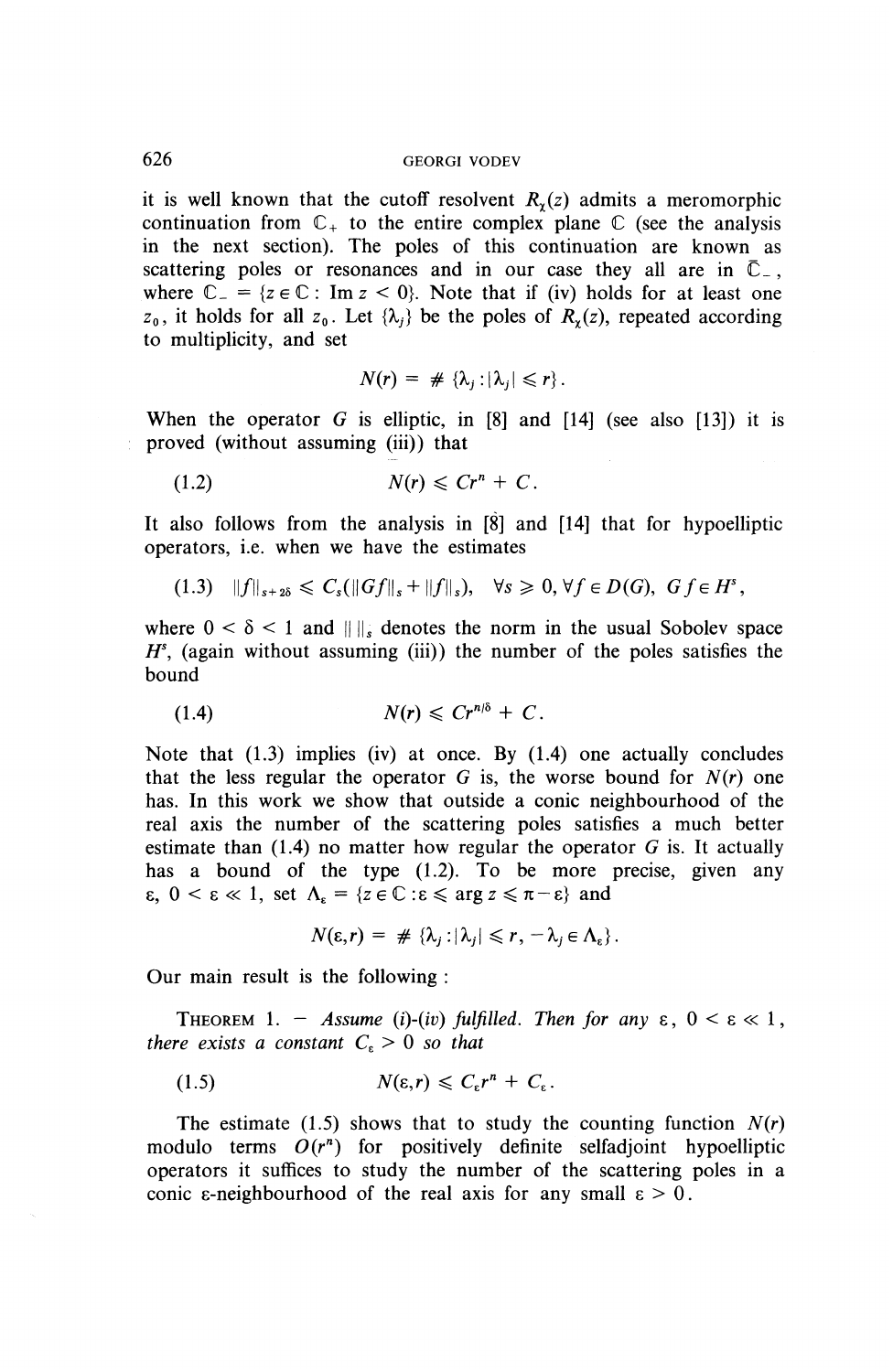The idea for the proofs of polynomial bounds of the scattering poles originates from Melrose [4] (see also [2], [5], [II], [12], [13], [14], [17]). One first needs to find an entire family of compact operators,  $K(z)$ , so that  $(1 - K(z))R<sub>v</sub>(z)$  is an entire operator-valued function and  $1 - K(z)$  is invertible for at least one  $z \in \mathbb{C}$ . Thus one concludes that the poles of  $R_r(z)$ , with multiplicity, are among the poles of  $(1-K(z))^{-1}$ and hence among the zeros of an entire function  $h(z) = \det (1 - K(z)^p)$ , where  $p \ge 1$  is an integer taken so that  $K(z)^p$  is trace class. Thus the problem is reduced to obtaining suitable estimates for  $\vert h(z)\vert$ .

To prove  $(1.5)$  we need to find a family  $K(z)$  as above so that  $(1 - K(z))^{-1}$  can be expressed in terms of  $R(z)$  for  $z \in \mathbb{C}_+$  (see (2.5)). and  $K(z) - K(-z)$  is trace class for any  $z \in \mathbb{C}$ . This enables us to characterize the poles of  $R<sub>x</sub>(z)$  in  $\mathbb{C}_-$ , with multiplicity, as zeros of a function  $h(z)$ , defined and holomorphic in  $\mathbb{C}_-$ , such that for any  $\gamma > 0$ there exists a constant  $C_{\gamma} > 0$  so that

$$
(1.6) \qquad |h(-z)| \leqslant C_{\gamma} \exp\left(C_{\gamma}|z|^n\right) \qquad \text{for} \qquad \text{Im } z \geqslant \gamma.
$$

Then, we derive (1.5) from (1.6) and a classical result due to Carleman (see Lemma 2).

*Acknowledgments.* The author would like to thank Vesselin Petkov for his support and encouragement.

#### **2. Representation of the cutoff resolvent.**

Denote by  $G_0$  the selfadjoint realization of  $-\Delta$  in the Hilbert space Denote by  $G_0$  the selfadjoint realization of  $-\Delta$  in the Hilbert spa  $H_0 = L^2(\mathbb{R}^n)$  and let  $R_0(z)$  denote the outgoing resolvent of  $-\Delta - z$  $\mathbf{z}^2$  $z \in \mathbb{C}$ . Then  $R_0(z) = (G_0 - z^2)^{-1} \in \mathfrak{L}(H_0, H_0)$  for  $z \in \mathbb{C}_+$  and as is wellknown the kernel of  $R_0(z)$  is given in terms of Hankel's functions by

$$
(2.1) \t R_0(z)(x,y) = (i/4)(z/2\pi |x-y|)^{(n-2)/2} H^{(1)}_{(n-2)/2}(z|x-y|).
$$

It is easy to see that  $\chi R_0(z)\chi \in \mathfrak{L}(H_0, H_0)$  for all  $z \in \mathbb{C}$  and it forms an entire family of compact pseudodifferential operators of order - 2. Using this together with the assumption (iv) we shall build the meromorphic continuation of the cutoff resolvent of G. Set  $Q = G - G_0$ and fix a  $z_0 \in \mathbb{C}_+$ . Clearly, for all  $z \in \mathbb{C}_+$  we have

(2.2) 
$$
R(z) = R_0(z) + R(z)QR_0(z)
$$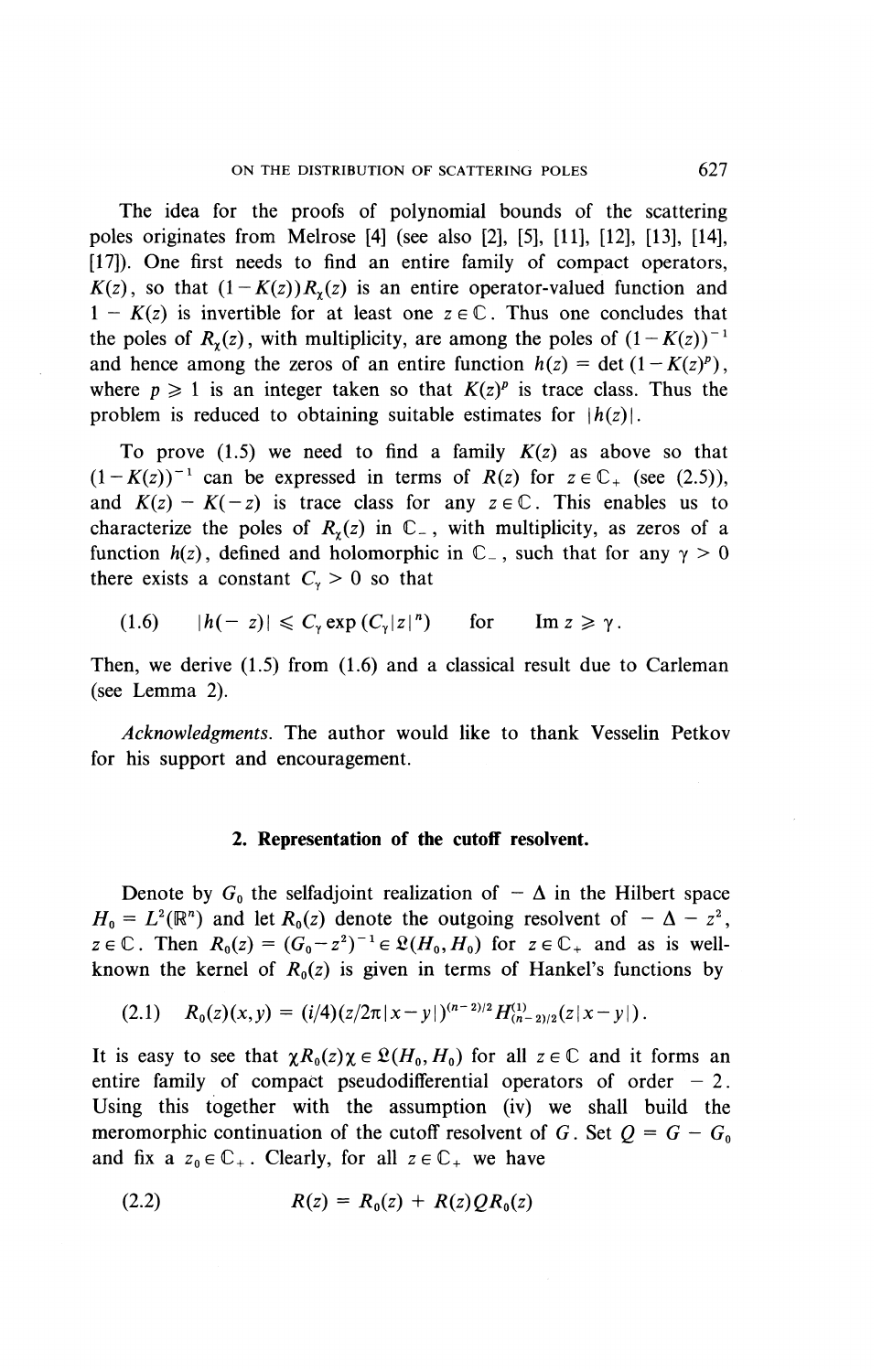and

(2.3) 
$$
R(z) = R(z_0) + (z^2 - z_0^2) R(z) R(z_0).
$$

**Combining** (2.2) **and** (2.3) **yields**

$$
R(z)(1-(z2-z02)QR0(z)R(z0)) = R(z0) + (z2-z02)R0(z)R(z0)
$$

for  $z \in \mathbb{C}_+$ . Multiplying the both sides of this identity by  $\chi$ , since  $Q = \gamma Q$ , we get

(2.4)  $R_r(z)(1 - K(z)) = R_r(z_0) + K_1(z)$  for  $z \in \mathbb{C}_+$ ,

where

$$
K(z) = (z^2 - z_0^2)QR_0(z)R(z_0)\chi
$$
  

$$
K_1(z) = (z^2 - z_0^2)\chi R_0(z)R(z_0)\chi.
$$

Moreover, since  $R(z)$  is well defined in  $\mathbb{C}_+$ , it is easy to see by (2.4) that  $1 - K(z)$  is invertible in  $\mathfrak{L}(H,H)$  for all  $z \in \mathbb{C}_+$  and

$$
(2.5) (1 - K(z))^{-1} = 1 + (z^2 - z_0^2)QR_0(z)(R_0(z_0) + R_0(z_0)QR(z))\chi
$$

for  $z \in \mathbb{C}_+$ . Now, since  $R_0(z)$  and  $R(z)$  are holomorphic in  $\mathbb{C}_+$  with values in  $\mathfrak{L}(H,H)$  and since  $QR_0(z) = QR_0(z_0) (1 + (z^2 - z_0^2)R_0(z))$  for  $z \in \mathbb{C}_+$ , we deduce from (2.5) that  $(1 - K(z))^{-1}$  is holomorphic in  $\mathbb{C}_+$ with values in  $\mathfrak{L}(H,H)$ . Moreover, by (1.1), which clearly holds with  $R(z)$  replaced by  $R_0(z)$  as well, for any  $\gamma > 0$  there exists a constant  $C_{\gamma} > 0$  so that

$$
(2.6) \quad ||(1 - K(z))^{-1}|| \leq C_{\gamma}(1 + |z|)^4 \quad \text{for} \quad \text{Im } z \geq \gamma.
$$

Now let us see that the operator-valued functions  $K(z)$  and  $K_1(z)$ , defined in  $\mathbb{C}_+$ , extend analytically to the entire  $\mathbb C$  with values in the compact operators in  $\mathfrak{L}(H,H)$ . We shall consider  $K(z)$  only, since  $K<sub>1</sub>(z)$ is treated similarly. Using that  $R(z_0) = R_0(z_0) + R_0(z_0)QR(z_0)$  it is easy to see that

$$
(2.7) \t K(z) = (z^2 - z_0^2)QR_0(z)R_0(z_0)\chi(1 + QR_\chi(z_0))
$$

for  $z \in \mathbb{C}_+$ . Choose functions  $\chi_1, \chi_2 \in C_0^\infty(\mathbb{R}^n)$  such that  $\chi_1 = 1$  on supp *Q*,  $\chi_2 = 1$  on supp  $\chi_1$  and  $\chi = 1$  on supp  $\chi_2$ . After a standard computation (2.7) takes the form

$$
(2.8) \quad K(z) = (z^2 - z_0^2)QR_0(z)R_0(z_0)\chi K_2 + (z^2 - z_0^2)QR_0(z)\chi K_3R_1(z_0)
$$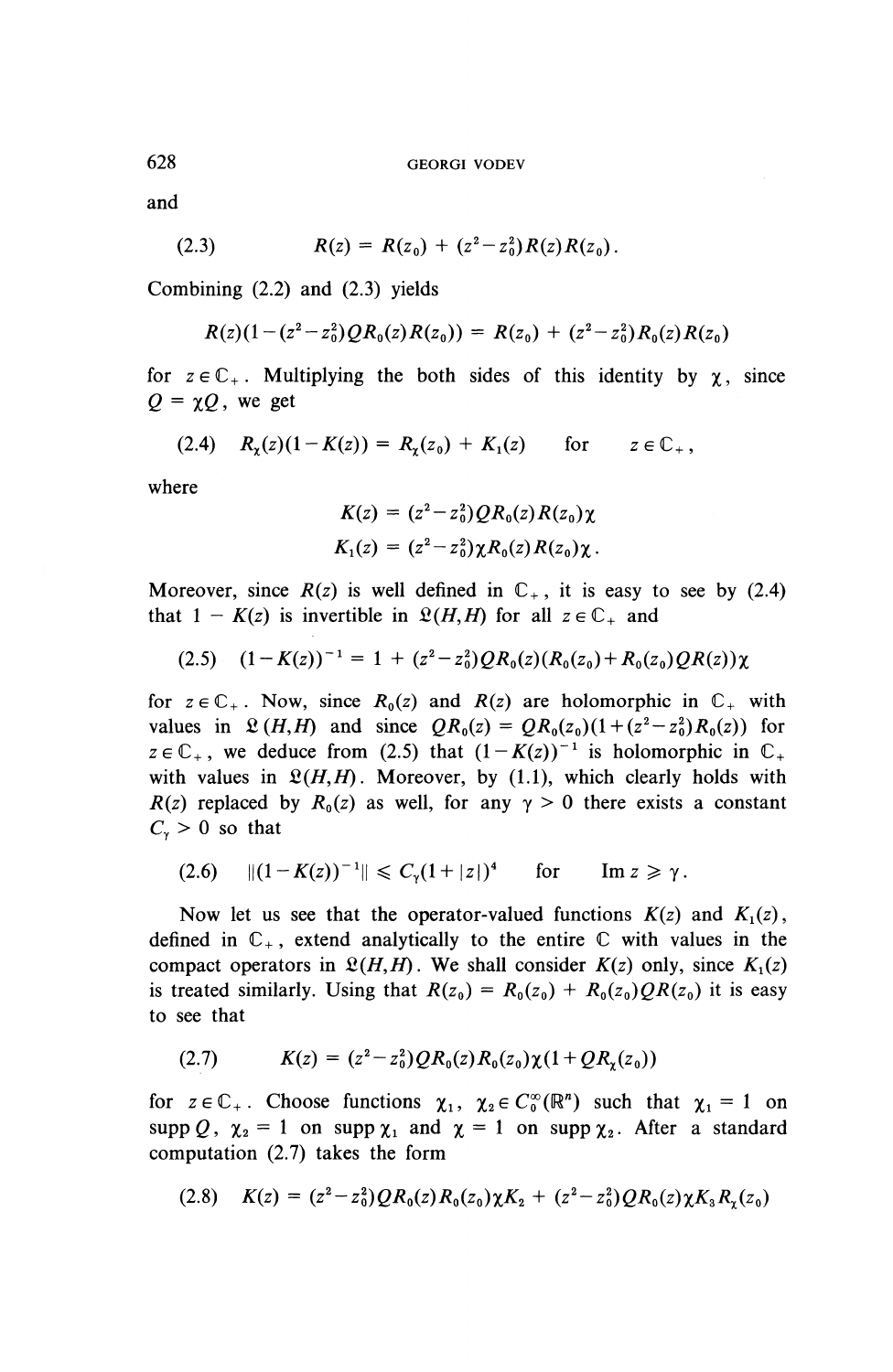for  $z \in \mathbb{C}_+$ , where

$$
K_2 = 1 + [\chi_2, G_0] R_0(z_0) [\chi_1, G_0] R_0(z_0) QR_\chi(z_0),
$$
  
\n
$$
K_3 = \chi_1 R_0(z_0) Q + \chi_2 R_0(z_0) [\chi_1, G_0] R_0(z_0) Q.
$$

Here [,] denotes the comutator. Clearly, we have  $K_2$ ,  $K_3 \in \mathfrak{L}(H,H)$ . Further on, by a similar computation, for  $z \in \mathbb{C}_+$ , one obtains

(2.9) 
$$
(z^2 - z_0^2)QR_0(z)R_0(z_0)\chi
$$

$$
= (K_4 + (z^2 - z_0^2)K_5)\chi R_0(z)\chi - K_4\chi R_0(z_0)\chi
$$

and

$$
(2.10) \t\t\t\tQR_0(z)\chi = (K_4 + (z^2-z_0^2)K_5)\chi R_0(z)\chi + K_5,
$$

where

$$
K_4 = QR_0(z_0)[G_0, \chi_1]R_0(z_0)[G_0, \chi_2],
$$
  

$$
K_5 = QR_0(z_0)\chi_1 + QR_0(z_0)[G_0, \chi_1]R_0(z_0)\chi_2.
$$

Clearly,  $K_4$ ,  $K_5 \in \mathfrak{L}(H,H)$ . Thus, by (2.8)-(2.10) we deduce

$$
(2.11) \quad K(z) = K_6(z)\chi R_0(z)\chi K_2 + K_7(z)\chi R_0(z)\chi K_8 + K_9(z)
$$

for  $z \in \mathbb{C}_+$ , where

$$
K_6(z) = K_4 + (z^2 - z_0^2) K_5,
$$
  
\n
$$
K_7(z) = (z^2 - z_0^2) K_6(z),
$$
  
\n
$$
K_8 = K_3 R_\chi(z_0),
$$
  
\n
$$
K_9(z) = - K_4 \chi R_0(z_0) \chi K_2 + (z^2 - z_0^2) K_5 K_3 R_\chi(z_0).
$$

Clearly, these four operators are analytic  $\mathfrak{L}(H,H)$ -valued functions. Now, since  $\chi R_0(z)\chi$  forms an entire family of compact operators and by (iv) so does  $K_9(z)$ , by (2.11) we can extend  $K(z)$  analytically to the entire C. Then, since  $K(z_0) = 0$ , by Fredholm theorem,  $(1 - K(z))^{-1}$  is a meromorphic  $\mathfrak{L}(H,H)$ -valued function on  $\mathbb{C}$ . Thus, by (2.4) we obtain the desired meromorphic continuation of  $R<sub>y</sub>(z)$ . Moreover, clearly the poles of this continuation coincide, with multiplicity, with the poles of  $(1 - K(z))^{-1}$ . Thus, since  $1 - K(z)$  is invertible for  $z \in \mathbb{C}_+$ , we have that all the poles are in  $\overline{C}_-$ . Now, for  $z \in \mathbb{C}_+$ , we have

$$
(2.12) \t1 - K(-z) = (1 - K(z))(1 - T(z)),
$$

where

$$
T(z) = (1 - K(z))^{-1}(K(-z) - K(z)).
$$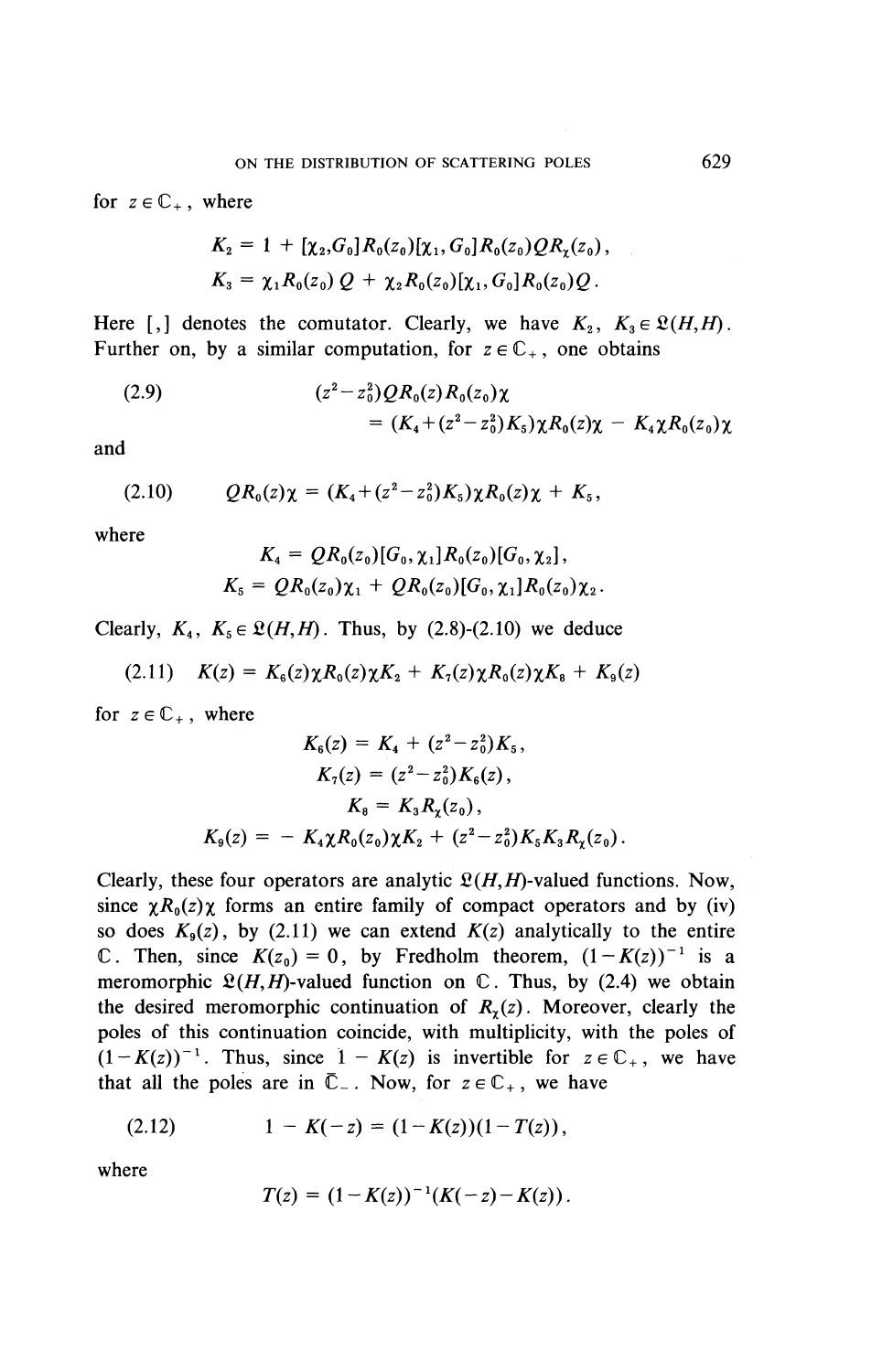By  $(2.11)$  we have

(2.13) 
$$
T(z) = T_1(z)\chi S(z)\chi K_2 + T_2(z)\chi S(z)\chi K_8
$$

where

$$
S(z) = R_0(-z) - R_0(z)
$$
  
\n
$$
T_1(z) = (1 - K(z))^{-1} K_6(z)
$$
  
\n
$$
T_2(z) = (1 - K(z))^{-1} K_7(z).
$$

By (2.6), for any  $\gamma > 0$ , we get

(2.14) 
$$
||T_j(z)|| \leq C_\gamma (1+|z|)^8
$$
 for  $\text{Im } z \geq \gamma$ ,  $j = 1, 2$ .

On the other hand, by (2.1) and the well known properties of the Hankel functions, we have the following formula for the kernel of *S(z):*

$$
\begin{aligned} \text{(2.15)} \quad S(z)(x,y) &= (i/2)(z/2\pi|x-y|)^{(n-2)/2} J_{(n-2)/2}(z|x-y|) \\ &= (i/2)(2\pi)^{-n+1} z^{n-2} \int_{\mathbb{S}^{n-1}} \exp\left(iz\left\langle x-y,w\right\rangle\right) dw, \quad x, y \in \mathbb{R}^n, \end{aligned}
$$

where  $S^{n-1}$  denotes the unit sphere in  $\mathbb{R}^n$ . Denote by  $\tilde{S}(z)$  the operator with kernel given by the integral above. Now it is easy to see by  $(2.15)$ that  $\gamma S(z)\gamma$  forms an entire family of trace class operators in  $\mathfrak{L}(H,H)$ . Hence, by (2.13),  $T(z)$  is holomorphic in  $\mathbb{C}_+$  with values in the trace class operators in  $\mathfrak{L}(H,H)$ . Now, by (2.12) it is easy to see that  $1 - T(z)$  is invertible in  $\mathfrak{L}(H,H)$  for those  $z \in \mathbb{C}_+$  for which so is  $1 - K(-z)$ , and then we have

$$
(2.16) \qquad (1-K(-z))^{-1}=(1-T(z))^{-1}(1-K(z))^{-1}.
$$

Since  $(1 - K(z))^{-1}$  is holomorphic in  $\mathbb{C}_+$ , by (2.16) we conclude that the poles of  $(1 - K(-z))^{-1}$  lying in  $\mathbb{C}_+$ , with multiplicity, coincide with the poles of  $(1 - T(z))^{-1}$ . Introduce the function

$$
h(z) = \det (1 - T(z)),
$$

which is well defined and holomorphic in  $\mathbb{C}_+$ . Now, by the above analysis we conclude that if  $\lambda_j$ ,  $\lambda_j \in \mathbb{C}_-$ , is a scattering pole, then  $-\lambda_j$ is a zero of  $h(z)$  with the corresponding multiplicity. Thus we can characterize the scattering poles as zeros of  $h(-z)$ ,  $z \in \mathbb{C}_-$ . Notice that the fact that  $T(z)$  is trace class does not depend on whether (iv) is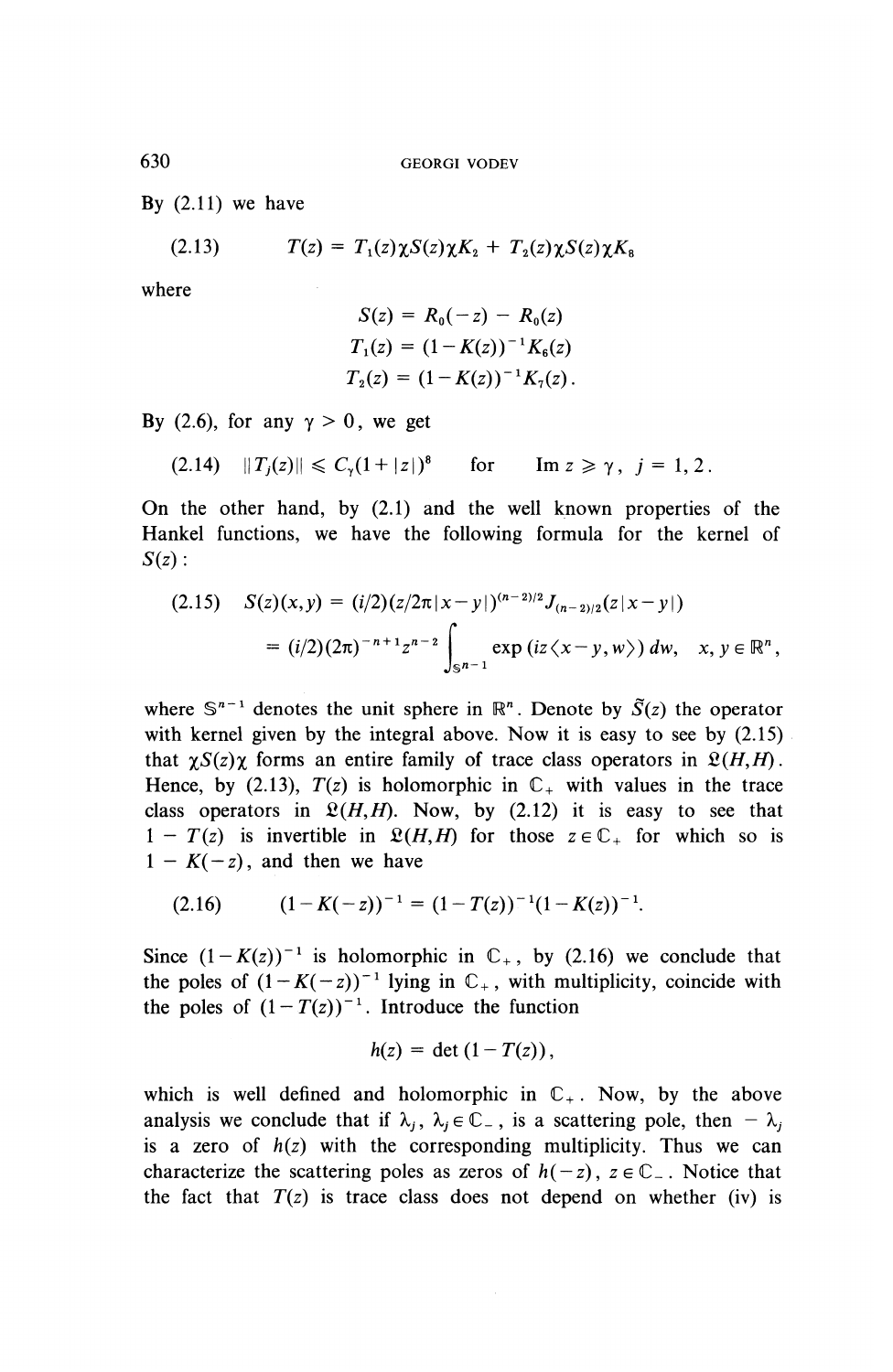fulfilled or not. Hence the function  $h(z)$  is always defined, under the conditions (i)-(iii), and holomorphic in  $\mathbb{C}_+$ . Now we are going to study the distribution of the zeros of  $h(z)$  without assuming (iv). Note that in general the zeros of *h(z)* may accumulate at points on the real axis. Let  $\{z_i\} \subset \mathbb{C}_+$  be the zeros of  $h(z)$ , repeated according to multiplicity, and given  $0 < \varepsilon$ ,  $\delta \ll 1$ ,  $r \gg 1$ , set

$$
N(\varepsilon,\delta,r)=\#\{z_j:\delta\leqslant|z_j|\leqslant r,z_j\in\Lambda_{\varepsilon}\}.
$$

We have the following :

THEOREM 2. – Assume (i)-(iii) fulfilled. Then, for any  $\varepsilon$ ,  $\delta$ ,  $r$  as *above there exists a constant*  $C_{\epsilon,\delta} > 0$ *, independent of r, so that* 

(2.17) 
$$
N(\varepsilon, \delta, r) \leq C_{\varepsilon, \delta} r^n
$$
 for  $r \geq 1$ .

When (iv) is fulfilled the number of the scattering poles in  ${z \in \mathbb{C} : |z| \leq \delta}$  is finite for any  $\delta > 0$ , and hence (1.5) is obtained as an immediate consequence of (2.17).

#### **3. Proof of Theorem 2.**

**We** start with the following :

LEMMA 1. – *Under the assumptions (i)-(iii), for any*  $\gamma > 0$  *there exists a constant*  $C_{\gamma} > 0$  *so that* 

(3.1) 
$$
|h(z)| \leq C_{\gamma} \exp(C_{\gamma}|z|^n)
$$
 for  $\text{Im } z \geq \gamma$ .

*Proof. —* The estimate (3.1) is established in the same way as in [13] (see also [17]). Here we shall sketch the proof. Given a compact operator A,  $\mu_i(A)$  will denote the characteristic values of A, i.e. the eigenvalues of  $(A^*A)^{1/2}$ , repeated according to multiplicity and ordered to form a nonincreasing sequence. First, recall some well known properties of  $\mu_i(A)$ :

$$
(3.2) \t\t \mu_j(A) \leq ||A||, \quad \forall j,
$$

(3.3) 
$$
\{\mu_j(AB), \mu_j(BA)\}\leq \mu_j(A)\|B\|, \quad \forall j,
$$

(3.4) H/S^)^ Z^(^), V7, \i=i / 1=1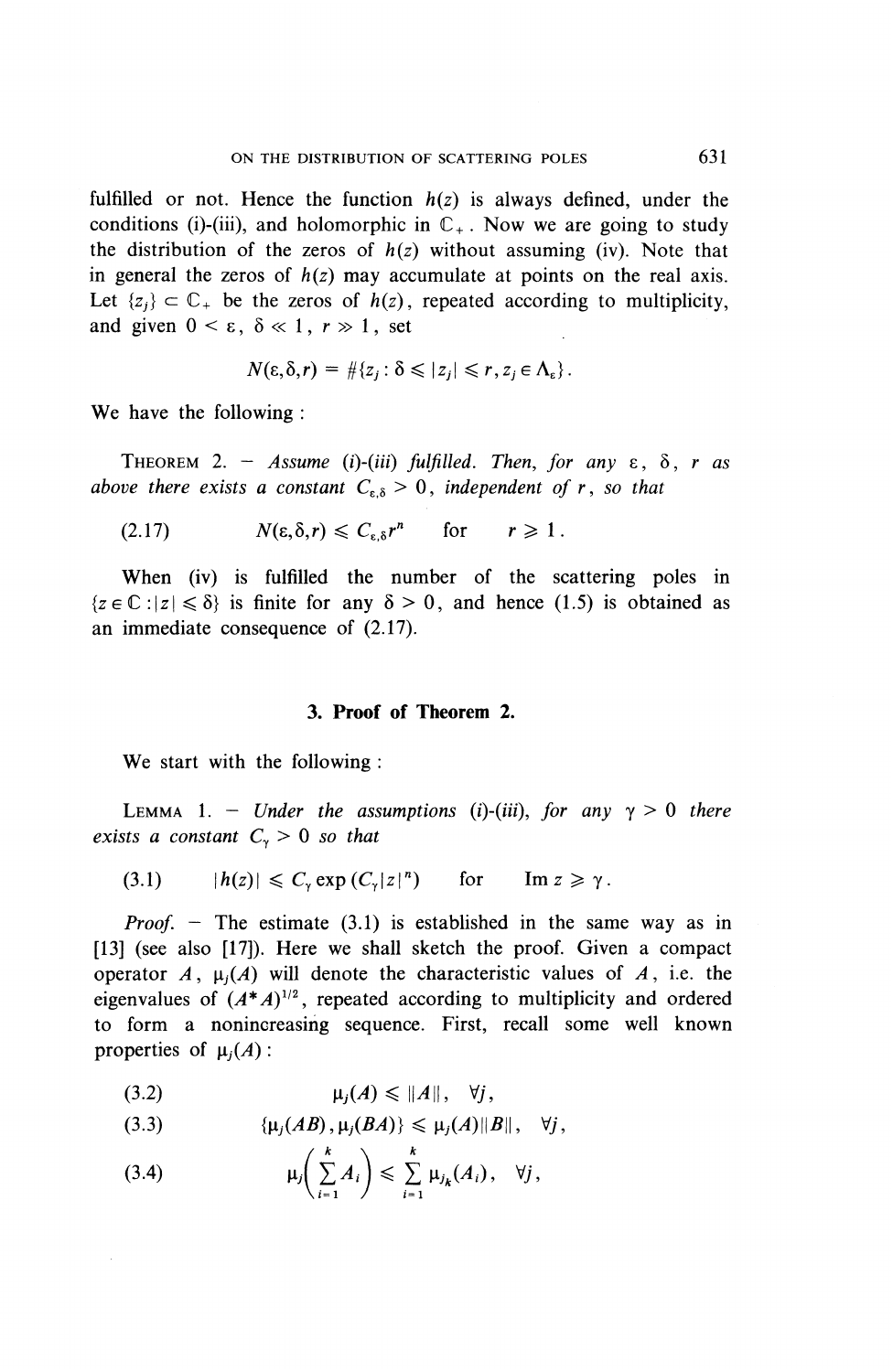where  $j_k \sim [j/k]$ , [a] denotes the integer part of a. By (2.13)-(2.15) and  $(3.2)-(3.4)$  it is easy to see that

$$
(3.5) \quad \mu_j(T(z)) \leq C_\gamma (1+|z|)^{n+6} \mu_{j_2}(\chi \tilde{S}(z)\chi) \qquad \text{for} \qquad \text{Im } z \geq \gamma.
$$

On the other hand, clearly we have

(3.6) 
$$
\|\chi \tilde{S}(z)\chi\| \leq C \exp(C|z|), \quad \forall z \in \mathbb{C}.
$$

Combining (3.5) and (3.6) yields

$$
(3.7) \quad \mu_j(T(z)) \leq C_\gamma \exp(C|z|), \quad \forall j, \quad \text{for} \quad \text{Im } z \geq \gamma.
$$

Further on, we shall show that there exists a constant  $C > 0$  so that

$$
(3.8) \quad \mu_j(\chi \tilde{S}(z)\chi) \leq C e^{-|z|}j^{-n/(n-1)} \quad \text{if} \quad j \geq C|z|^{n-1}, \quad \forall z \in \mathbb{C}.
$$

This is actually proved in [13], but for the sake of completeness we shall repeat the key points. The key observation is the representation

(3.9) 
$$
\tilde{S}(z) = S_1(z) S_2(z),
$$

where  $S_1(z)$  is the operator with kernel  $S_1(z)(x,w) = \exp(iz \langle x,w \rangle)$ ,  $S_2(z)$  is the operator with kernel  $S_2(z)(w,x) = \exp(-iz\langle x,w\rangle), x \in \mathbb{R}^n$ ,  $w \in \mathbb{S}^{n-1}$ . Then, using (3.3) and (3.9) we have

$$
(3.10) \quad \mu_j(\chi \tilde{S}(z)\chi) \leq \|\chi S_1(z)\|_1 \|(1-\Delta_w)^m S_2(z)\chi\|_2 \mu_j((1-\Delta_w)^{-m}), \ \forall j,
$$

for any integer  $m \ge 1$ , where  $\Delta_w$  denotes the Laplace-Beltrami operator on  $\mathbb{S}^{n-1}$ ,  $\|\cdot\|_1$  and  $\|\cdot\|_2$  denote the norms in  $\mathscr{L}(L^2(\mathbb{S}^{n-1}), L^2(\mathbb{R}^n))$  and  $\mathscr{L}(L^2(\mathbb{R}^n), L^2(\mathbb{S}^{n-1}))$ , respectively. On the other hand, we have with a constant  $C > 0$ ,

(3.11) 
$$
\mu_j((1-\Delta_w)^{-m}) \leq C^{m_j-2m/l},
$$

where  $l = \dim \mathbb{S}^{n-1} = n - 1$ , and

**(3.12)** IIX^iOOIIi < Cexp(C|z|),

$$
(3.13) \quad ||(1-\Delta_w)^m S_2(z)\chi||_2 \leq C \sup_{x,w} |\chi(x)(1-\Delta_w)^m (e^{-z\langle x,w\rangle})|
$$
  
\$\leq C^{2m+1} (|z|^{2m} + (2m)^{2m}) e^{C|z|}.\$

**Thus, by (3.10)-(3.13),**

$$
(3.14) \qquad \mu_j(e^{|z|}\chi\tilde{S}(z)\chi) \leq C^{2m+1}(|z|^{2m}+(2m)^{2m})e^{C|z|}j^{-2m/l},
$$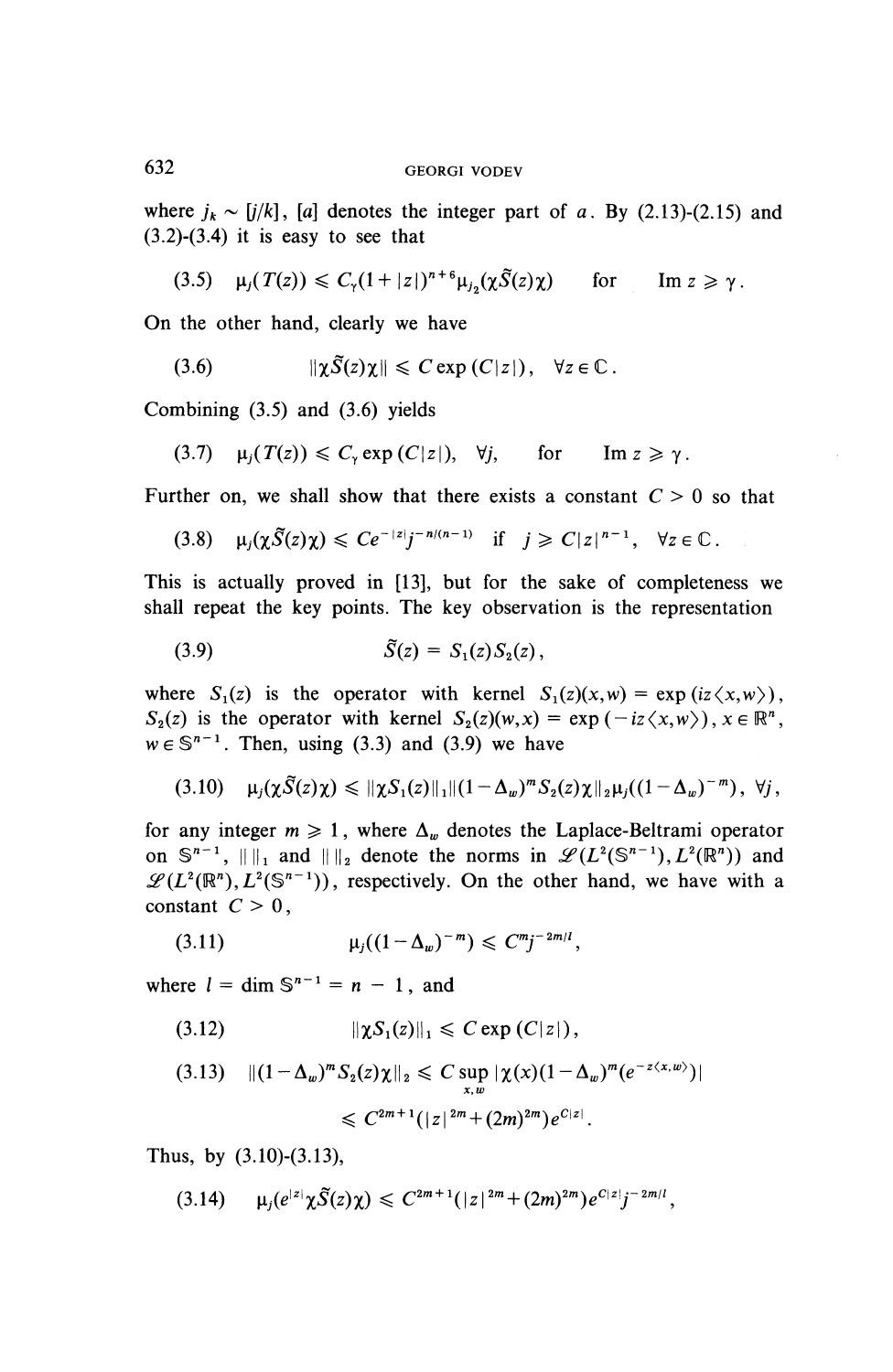with a new constant  $C>0$ . Now, (3.8) is an easy consequence of (3.14) (see [13], [17]).

Thus, by  $(3.5)$  and  $(3.8)$ , we have

$$
(3.15) \quad \mu_j(T(z)) \leq C_{\gamma} j^{-n/(n-1)} \quad \text{if} \quad j \geq C |z|^{n-1}, \quad \text{for} \quad \text{Im } z \geq \gamma,
$$

with new constants  $C_{\gamma}$ ,  $C > 0$ . Now, it is a straightforward calculation that  $(3.7)$  and  $(3.15)$  together with Weyl's convexity estimate imply  $(3.1)$ (see [13], [17]. The proof of Lemma 1 is completed.

To derive (2.17) from (3.1), instead of Jensen's inequality, we shall use the following classical result (see [9], Section 3, Carleman's theorem).

LEMMA 2. - *Given*  $r > r_0 > 0$ , set  $\Omega = \{z \in \mathbb{C} : r_0 \le |z| \le r$ , Im  $z \ge 0\}$ *Lemma 2.* Over  $\begin{cases} 2r^2 + r^2 + 2r^3 + 2r^2 + 2r^2 + 2r^2 + 2r^2 + 2r^2 + 2r^2 + 2r^2 + 2r^2 + 2r^2 + 2r^2 + 2r^2 + 2r^2 + 2r^2 + 2r^2 + 2r^2 + 2r^2 + 2r^2 + 2r^2 + 2r^2 + 2r^2 + 2r^2 + 2r^2 + 2r^2 + 2r^2 + 2r^2 + 2r^2 + 2r^2 + 2r^2 + 2r^2 + 2r^2 + 2r$ Let  $f(z)$  be a function holomorphic in  $\Omega$  and let  $r_1 \exp(i\varphi_1)$ ,  $r_2 \exp(i\varphi_2)$ , ...,  $r_k \exp(i\varphi_k)$  be the zeros of  $f(z)$  in  $\Omega$  repeated *according to multiplicity. Then,*

$$
\sum_{j=1}^{k} (r_j^{-1} - r_j r^{-2}) \sin \varphi_j = (\pi r)^{-1} \int_0^{\pi} \log |f(re^{i\varphi})| \sin \varphi \, d\varphi
$$
  
+  $(2\pi)^{-1} \int_{r_0}^r (t^{-2} - r^{-2}) \log |f(t)f(-t)| \, dt$   
-  $(\pi r_0)^{-1} \int_0^{\pi} \log |f(r_0 e^{i\varphi})| \sin \varphi \, d\varphi$ .

Note that each term in the sum above is  $\geq 0$ . Fix  $\varepsilon$ ,  $\delta$ ,  $0 < \varepsilon$ ,  $\delta \ll 1$ , and let  $r > 6$ . Let

$$
z_1 = r_1 \exp(i\varphi_1), \qquad z_2 = r_2 \exp(i\varphi_2), \ldots, z_k = r_k \exp(i\varphi_k)
$$

be the zeros of  $h(z)$ , repeated according to multiplicity, satisfying the conditions :  $3 \leq r_i \leq r/2$ ;  $\epsilon \leq \varphi_i \leq \pi - \epsilon$ . Clearly,

(3.16) 
$$
N(\varepsilon, \delta, r/2) \leq k + N(\varepsilon, \delta, 3).
$$

Set  $f(z) = h(z + i\gamma)$  where  $\gamma = \sin \varepsilon$ . Clearly,  $f(z)$  is holomorphic in  $\overline{\mathbb{C}}_+$  and by (3.1) we have

$$
(3.17) \t\t |f(z)| \leq C_{\varepsilon} \exp(C_{\varepsilon}|z|^n), \quad \forall z \in \overline{\mathbb{C}}_+.
$$

Moreover,  $z'_j = z_j - i\gamma$ ,  $j = 1, \ldots, k$ , are zeros of  $f(z)$ . Set  $r'_j = |z'_j|$ and  $\varphi'_j = \arg z'_j$ . It is easy to check that  $2 \le r'_j \le 2r/3$  and  $\sin \varphi'_j \ge$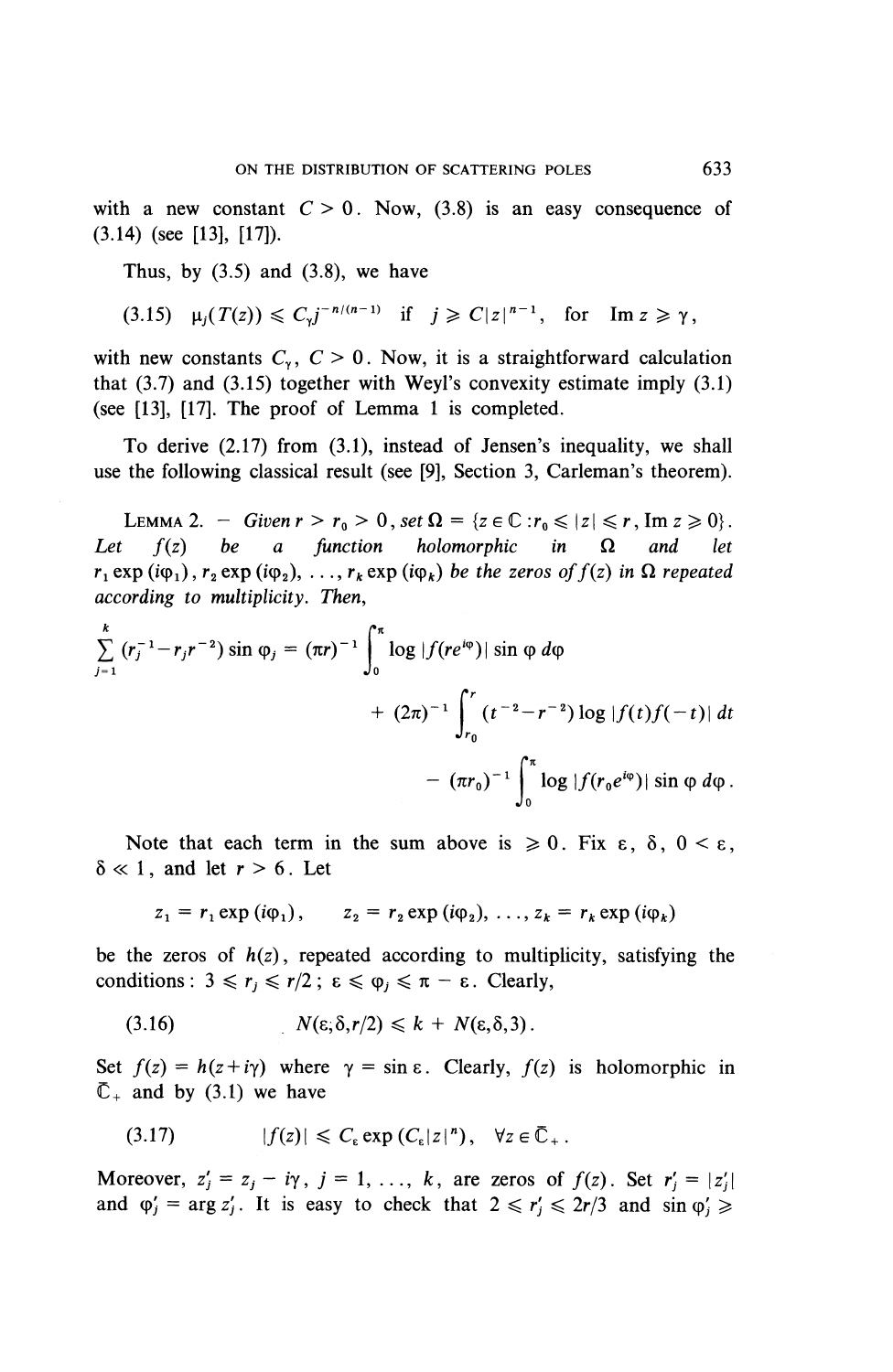$2^{-1}$  sin  $\varepsilon$ ,  $j=1,\ldots,k$ . Hence

(3.18)  $(r'_j{}^{-1} - r'_j r{}^{-2}) \sin \varphi'_j \ge (5\gamma/12)r^{-1}, \quad j = 1, \ldots, k.$ 

Now, applying Lemma 2 to  $f(z)$  with  $r_0 = 2$  and using (3.17) and (3.18), we get

$$
(5\gamma/12)r^{-1}k \leq \sum_{j=1}^{k} (r'_j{}^{-1} - r'_j r^{-2}) \sin \varphi'_j
$$
  
\n
$$
\leq (\pi r)^{-1} \int_0^{\pi} \log |f(re^{i\varphi})| \sin \varphi d\varphi
$$
  
\n
$$
+ (2\pi)^{-1} \int_2^r (t^{-2} - r^{-2}) \log |f(t)f(-t)| dt + C_{\varepsilon}
$$
  
\n
$$
\leq C_{\varepsilon}' r^{-1} (r^n + 1) + C_{\varepsilon}' \int_2^r t^{-2} (t^n + 1) dt + C_{\varepsilon}
$$
  
\n
$$
\leq C_{\varepsilon}'' r^{-1} (r^n + 1).
$$

Hence

$$
(3.19) \t k \leq (12/5\gamma) C_{\epsilon}''(r^n+1).
$$

Now  $(2.17)$  follows from  $(3.16)$  and  $(3.19)$  at once.

#### BIBLIOGRAPHY

- [1] C. BARDOS, J. GUILOT, J. RALSTON, La relation de Poisson pour 1'equation des ondes dans un ouvert non borne. Application a la theorie de la diffusion, Commun. Partial Differ. Equations, 7 (1982), 905-958.
- [2] A. INTISSAR, A polynomial bound on the number of scattering poles for a potential in even dimensional space  $\mathbb{R}^n$ , Commun. Partial Differ. Equations, 11 (1986), 367-396.
- [3] P. D. LAX, R. S. PHILLIPS, Scattering Theory, Academic Press, 1967.
- [4] R. B. MELROSE, Polynomial bounds on the number of scattering poles, J. Func. Anal., 53 (1983), 287-303.
- [5] R. B. MELROSE, Polynomial bounds on the distribution of poles in scattering by an obstacle, Journées « Équations aux dérivées partielles », Saint-Jeande-Monts (1984).
- [6] R. B. MELROSE, Weyl asymptotics for the phase in obstacle scattering, Commun. Partial Differ. Equations, 13 (1988), 1431-1439.
- [7] J. SJOSTRAND, Geometric bounds on the number of resonances for semiclassical problems. Duke Math. J., 60 (1990), 1-57.